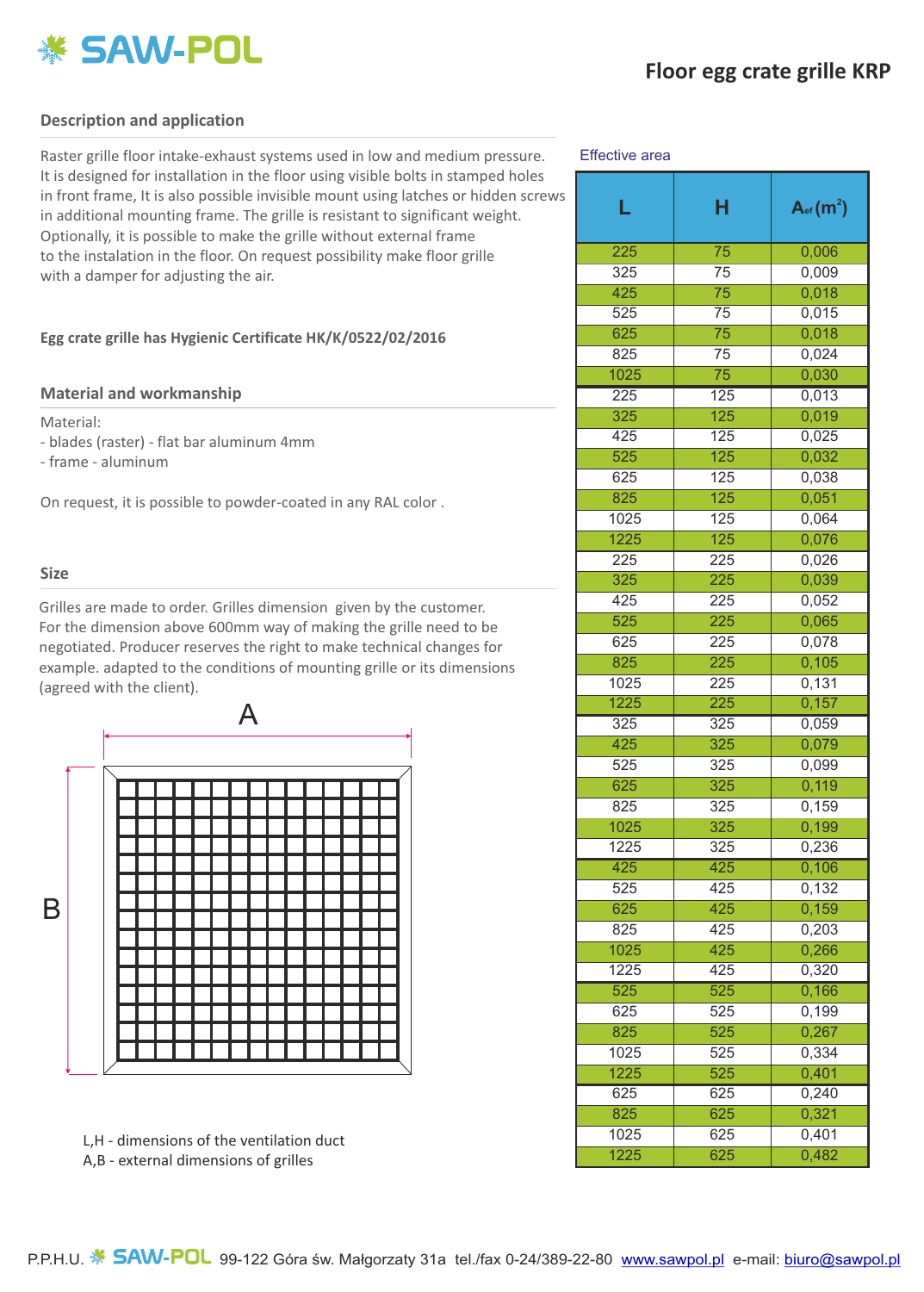

# **Size - type of frame**

Grilles are manufactured to order. Dimension grille according to the customer needs, adjust to the mounting hole LxH.

# **grille frame with eversion - example**







# **grille in the frame of angle bar - example**



 $L_1$  - the width of support for grille (Please specify this information when placing an order)